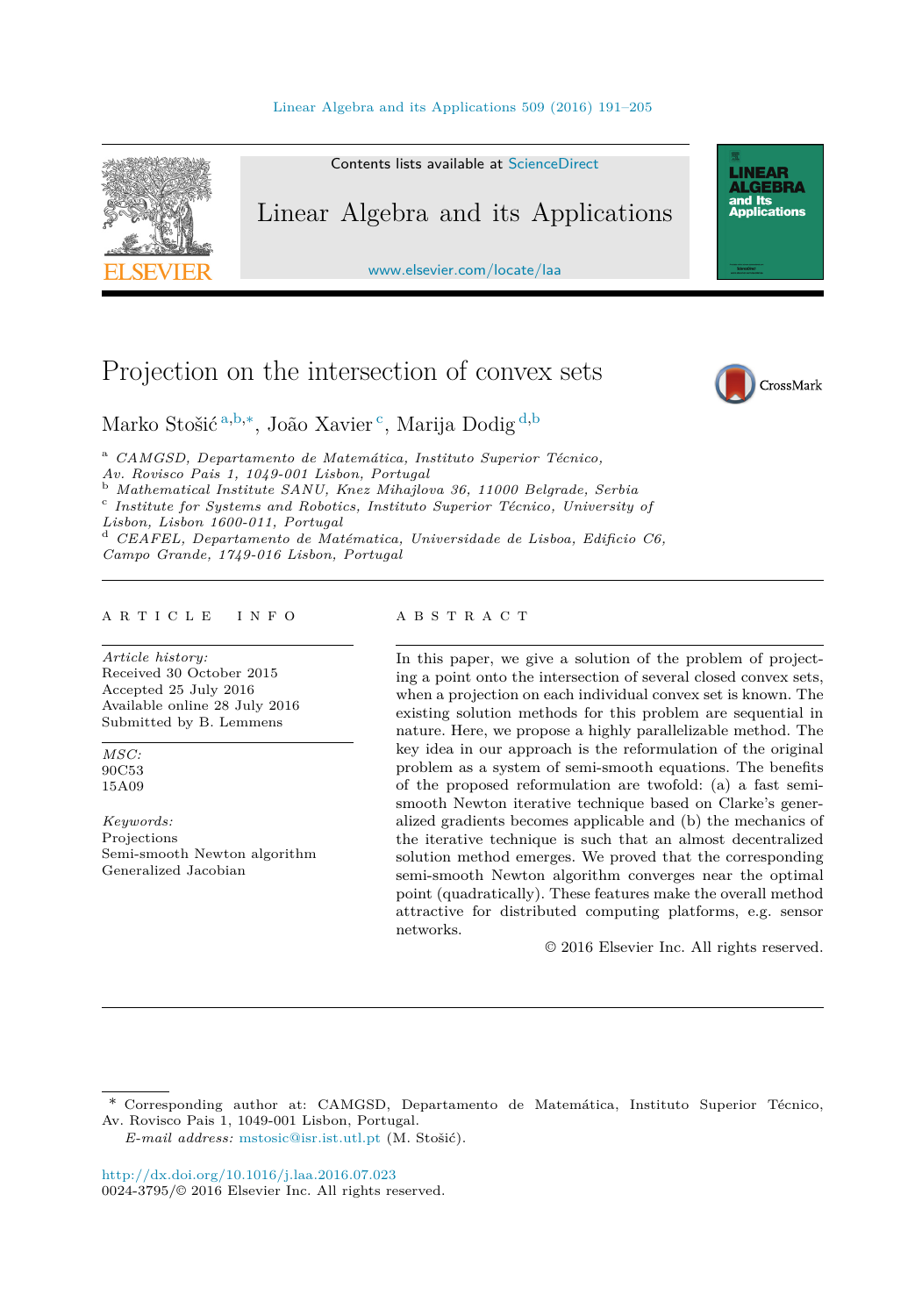#### <span id="page-1-0"></span>1. Introduction

Let  $E_i$ ,  $i = 1, \ldots, n$ , be convex, closed subsets of  $\mathbb{R}^m$ . Suppose that  $E = \bigcap_{i=1}^{n}$  $\bigcap_{i=1} E_i$  is non-empty. Let  $p \in \mathbb{R}^m$  be a point.

By  $P_{E_i}(p)$  we denote a projection of a point p to a set  $E_i$ . It is well-known that the projection of *p* on the set *E* exists and is unique. Thus, we have the following problem:

Problem 1. Find a projection of the point *p* on the set *E*.

We assume that the projections of a point p,  $P_{E_i}(p)$  on each individual set  $E_i$ ,  $i =$ 1*, ..., n*, are well known and easy to handle. However, the projection of a point *p* on the intersection  $E(P_E(p))$  is very hard to compute:



Problem 1 can be alternatively written as the following optimization problem:

$$
\underset{\text{subject to } x \in E}{\text{minimize}} ||x - p||^2 \tag{1}
$$

Problem 1 finds many applications in practice, e.g. in medical imaging, computerized tomography, stat fusion architecture, solving convex problems with strong duality, etc. – see [\[3\]](#page-14-0) and the references therein.

There already exist many algorithms for resolving this problem. All of them are based on alternating or cyclic projection onto each set  $E_i$ . Von Neumann [\[10\]](#page-14-0) studied the special case  $n = 2$ , where each  $E_i$  is affine subspace, and Halperin [\[8\]](#page-14-0) analyzed the case  $n > 2$ . See [\[4\]](#page-14-0) for more exhaustive results on the affine case. The non-affine case was considered in  $[6,9]$ . By reinterpreting the former cyclic projection methods in a suitable Cartesian product space one can obtain iterative simultaneous projection methods [\[11\].](#page-14-0)

In all existing methods the convergence rate is linear, and they can be presented by the following scheme:

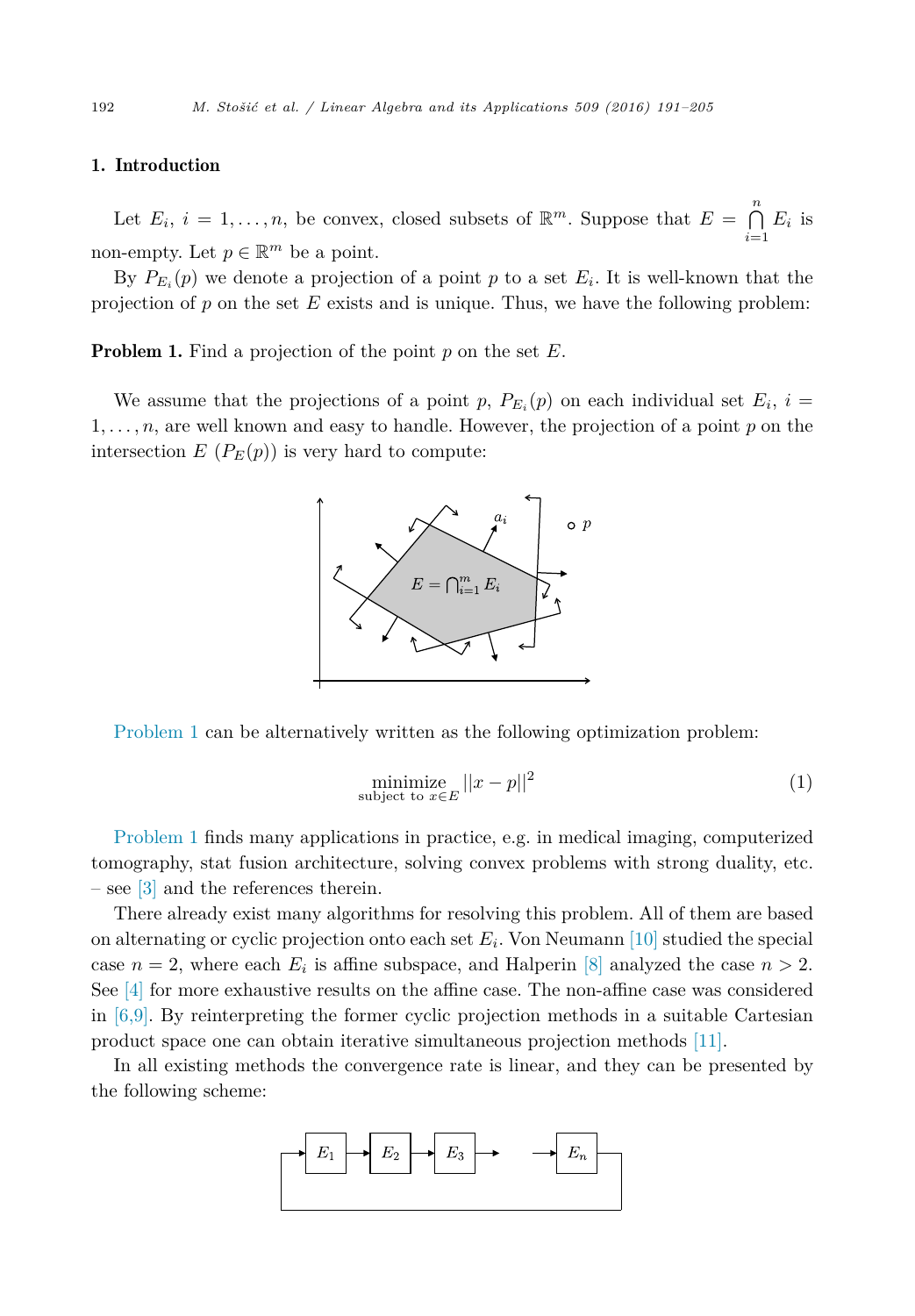<span id="page-2-0"></span>In this paper, we address [Problem 1](#page-1-0) for the general case: any finite number *n* of closed convex sets, and any closed convex sets  $E_i$  (i.e. not necessarily affine). Our approach consists in reformulating the optimization [Problem 1](#page-1-0) as a system of nonsmooth equations, which is then tackled by a semi-smooth Newton iterative method. We prove that in the generic case this algorithm converges near the optimal point. A semi-smooth Newton method for computation in certain projections related problems was also used in  $[1,2,7]$ .

The main advantage is that, the convergence rate of the resulting Newton method can be super-linear. Also, the structure of our approach is such that an almost decentralized solution method emerges.

Our algorithm is particularly suitable for sensor networks, where the network communication is costly, and in our novel method the number of iterations is much smaller. In fact, our method can be presented by the following scheme:



Hence, we give an algorithm that has quadratic convergence rate in the number of iterations, and that performs better than all the existing ones.

#### 2. Problem reformulation

Denote by  $x$  the projection of a point  $p$  on the set  $E$ , i.e.

$$
P_E(p) = x.
$$

In other words, *x* is a solution of the optimization problem [\(1\).](#page-1-0)

Let  $N_{E_i}(x)$  be the normal cone of  $E_i$  at the point  $x$ :

$$
N_{E_i}(x) = \{ s \in \mathbb{R}^m | \langle s, y - x \rangle \le 0, \quad \text{ for all } y \in E_i \}.
$$

Here,  $\langle x, y \rangle$  denotes the inner-product of the vectors  $x = (x_1, \ldots, x_m) \in \mathbb{R}^m$  and  $y = (y_1, \ldots, y_m) \in \mathbb{R}^m$ , i.e.  $\langle x, y \rangle = \sum_{i=1}^m x_i y_i$ . Suppose that the following constraint qualification holds:  $\bigcap_{i=1}^n \text{int}(E_i) \neq \emptyset$ , where  $\text{int}(E_i)$  denotes the relative interior of the convex set  $E_i \subset \mathbb{R}^m$ . Then we have

$$
N_E(x) = N_{E_1}(x) + \cdots + N_{E_n}(x),
$$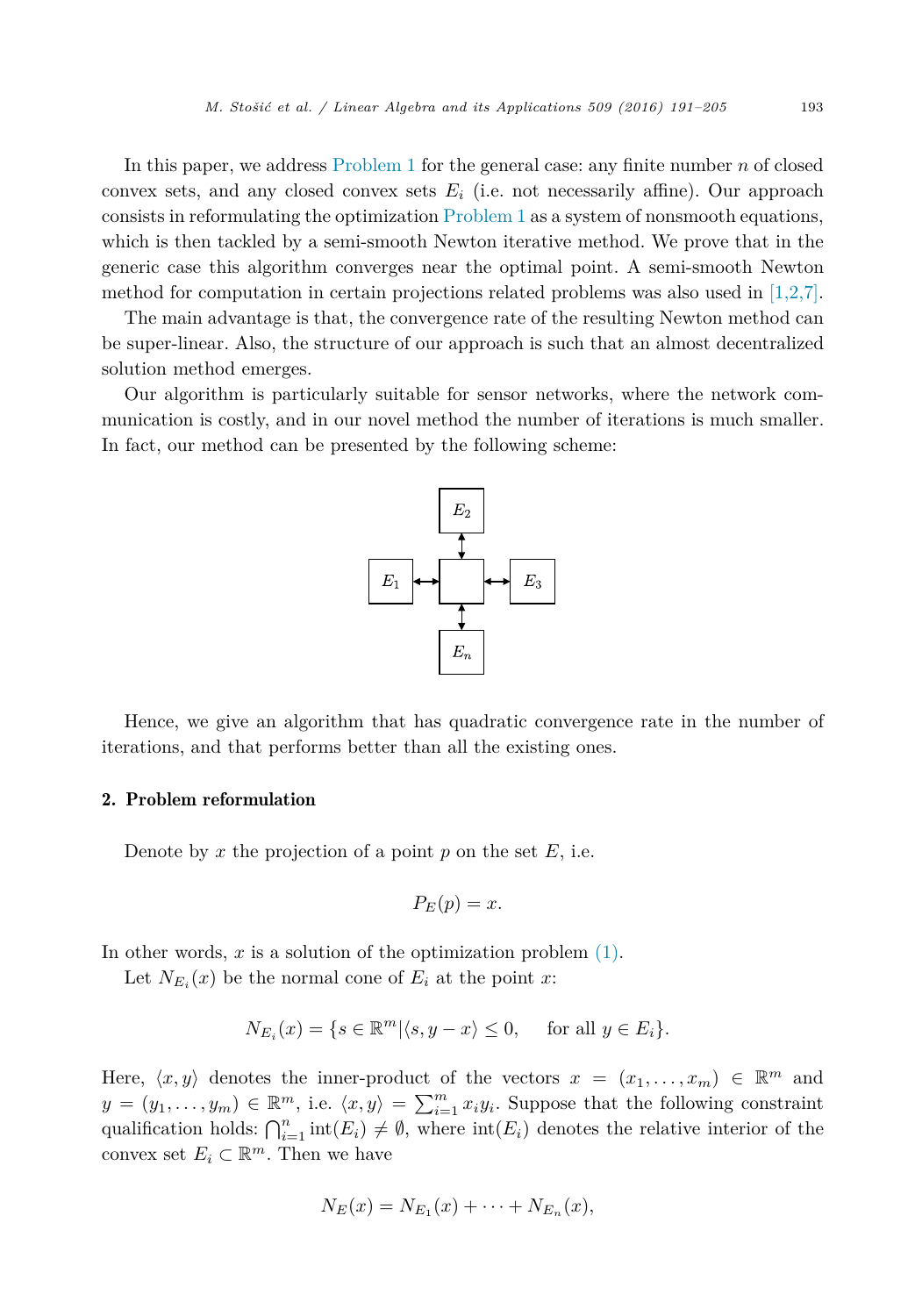and the optimality condition in  $(1)$  can be written as:

$$
x + s_1 + s_2 + \ldots + s_n = p,
$$
  

$$
s_i \in N_{E_i}(x), \quad i = 1, \ldots, n,
$$

or equivalently

$$
x + s_1 + s_2 + \ldots + s_n = p,\t\t(2)
$$

$$
P_{E_i}(x + s_i) = x, \quad i = 1, \dots, n. \tag{3}
$$

All variables  $x, s_1, s_2, \ldots, s_n$  are from  $\mathbb{R}^m$ .

We eliminate  $x$  in  $(2)$  and  $(3)$ , and set

$$
z_i := \sum\nolimits_{j \neq i} s_j, \quad i = 1, \dots, n.
$$

The [Problem 1](#page-1-0) then becomes to resolve the following system of equations:

$$
\begin{cases}\nP_{E_1}(p-z_1) + \frac{1}{n-1} \sum_{i=1}^n z_i = p, \\
P_{E_2}(p-z_2) + \frac{1}{n-1} \sum_{i=1}^n z_i = p, \\
\vdots \\
P_{E_n}(p-z_n) + \frac{1}{n-1} \sum_{i=1}^n z_i = p.\n\end{cases} \tag{4}
$$

The solution  $z = (z_1, z_2, \ldots, z_n) \in \mathbb{R}^m \times \mathbb{R}^m \times \cdots \times \mathbb{R}^m$ , of (4) gives the wanted projection by:

$$
x = p - \frac{1}{n-1} \sum_{i=1}^{n} z_i.
$$
 (5)

The problem (4) can be written as

$$
F(z) = 0,\t\t(6)
$$

where  $F = (F_1, \ldots, F_n)$ , and  $F_i : (\mathbb{R}^m)^{\times n} \to \mathbb{R}^m$ ,  $i = 1, \ldots, n$ , are given by

$$
F_i(z) = P_{E_i}(p - z_i) + \frac{1}{n-1} \sum_{j=1}^n z_j - p, \qquad i = 1, \dots, n.
$$

Thus, in order to solve  $(1)$ , it is enough to resolve the system  $(6)$ , which then by  $(5)$ , gives the wanted projection *x*.

<span id="page-3-0"></span>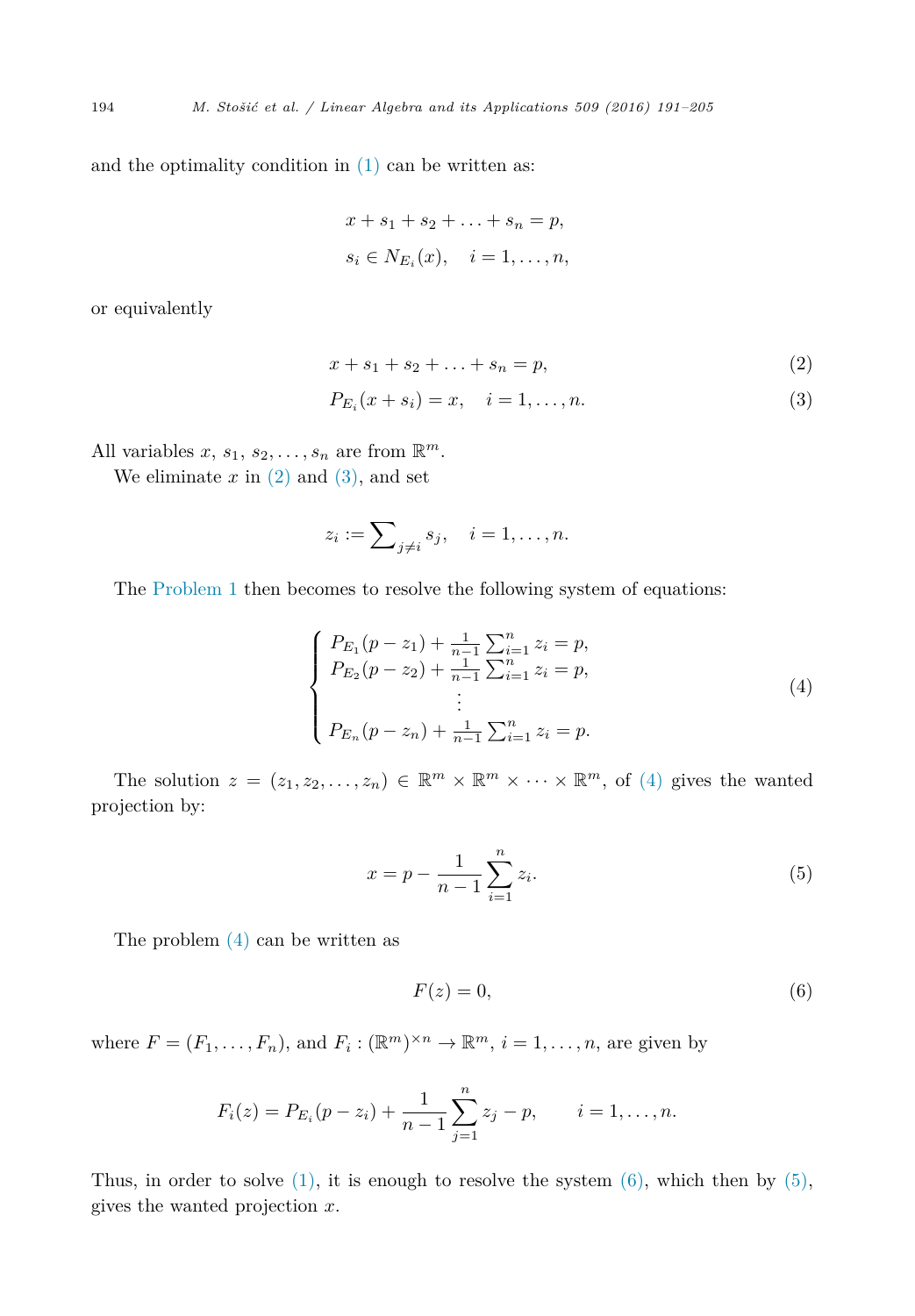#### 3. Semi-smooth Newton algorithm

We shall solve the system  $(6)$  by using Newton-like algorithm. In particular, if *F* was smooth, we could use the iterative Newton method

$$
z^{(k+1)} = z^{(k)} - (DF(z^{(k)}))^{-1}F(z^{(k)}),
$$

to solve  $(6)$ , where  $DF(z)$  denotes the derivative of F at the point z.

However, in general F is nonsmooth due to the presence of the projectors  $P_{E_i}$ . But it is semismooth, and there is an analogous Newton-like method for this case.

**Definition 1.** [\[5\]](#page-14-0) A function  $F : \mathbb{R}^N \to \mathbb{R}^N$  is semismooth at *x* if *F* is locally Lipschitzian at *x*, i.e. if

$$
||F(y) - F(z)|| \le L ||y - z|| \quad \text{for } y, z \text{ around } x,
$$

for some  $L > 0$ , and if for any  $d^* \in \mathbb{R}^N$  the following limit exists:

$$
\lim_{d \to d^*, t \downarrow 0} \nabla F(x + td)d.
$$

The second condition implies that there also exists the derivative

$$
F'(x; d^*) = \lim_{t \downarrow 0} \frac{F(x + td^*) - F(x)}{t}.
$$

The generalization of the differential for semismooth functions is given by the Clarke's generalized Jacobian [\[5\]:](#page-14-0)

$$
\partial F(x) = \text{convex hull} \left\{ \lim_{x_i \to x, \, DF(x_i) \text{ exists}} DF(x_i) \right\}.
$$

In particular, Clarke's generalized Jacobian is a multi-valued function.

**Example 1.** Let  $P : \mathbb{R} \to \mathbb{R}$ , be a projection on the positive real axis  $\mathbb{R}_+$ , i.e.

$$
P(x) = \begin{cases} x & , x \ge 0, \\ 0 & , x < 0 \end{cases}
$$

This function is not differentiable at  $x = 0$ . However it is semismooth and its generalized Jacobian is given by:

$$
\partial P(x) = \{1\}, \quad x > 0,
$$
  

$$
\partial P(x) = \{0\}, \quad x < 0,
$$
  

$$
\partial P(0) = [0, 1]. \quad \Box
$$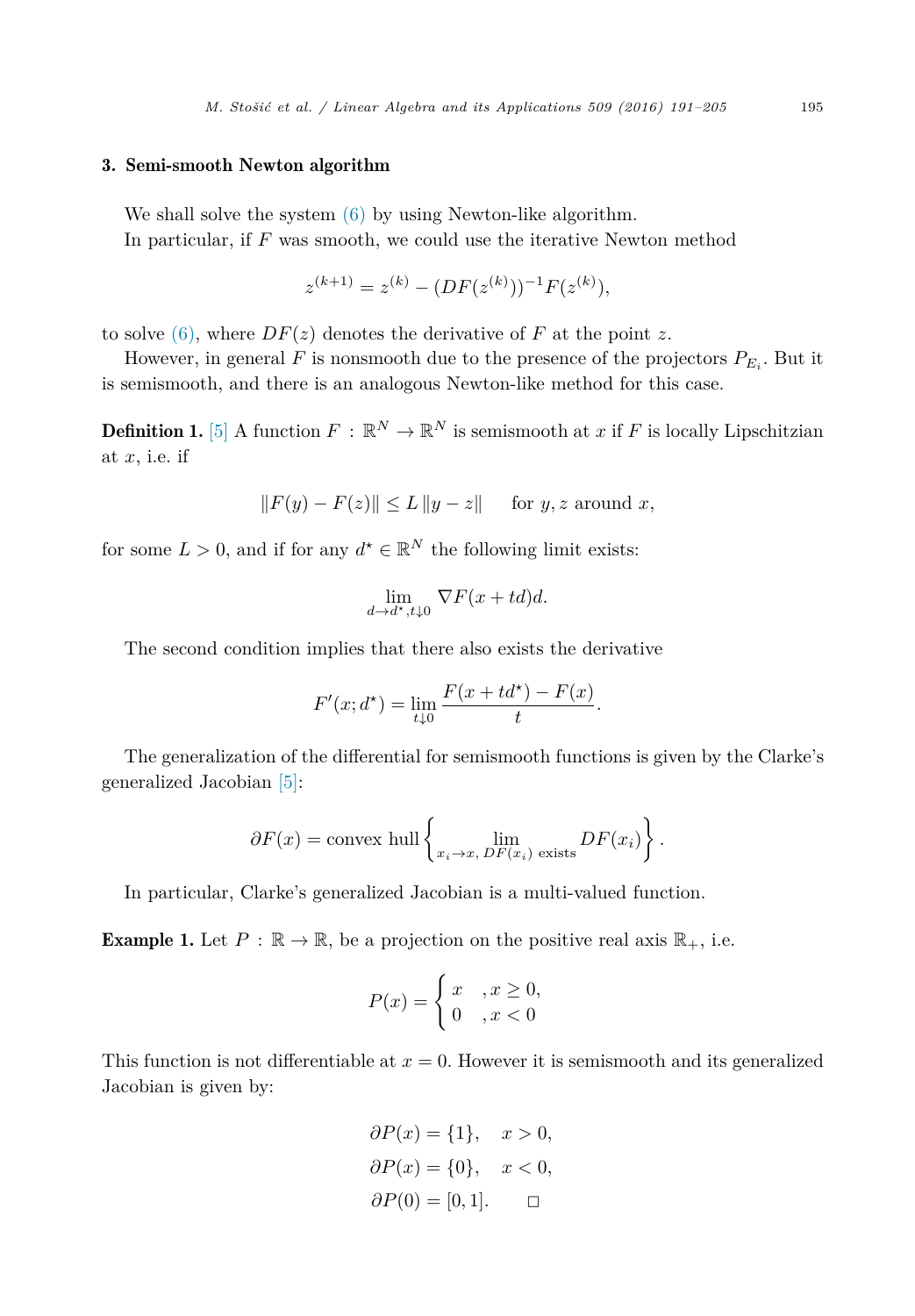<span id="page-5-0"></span>In [\[12\],](#page-14-0) the following iterative method for solving  $F(z) = 0$  when *F* is semismooth is given:

$$
z^{(k+1)} = z^{(k)} - \left(\partial F(z^{(k)})\right)^{-1} F\left(z^{(k)}\right). \tag{7}
$$

Here, the Clarke's generalized derivative  $\partial F(z^{(k)})$  is involved. Note that in general this derivative is multi-valued, and one can put any value in (7).

This algorithm converges quadratically, if *∂F*(*z*∗) is invertible at the optimal point *z*∗. In our case:

$$
\begin{bmatrix} z_1^{(k+1)} \\ z_2^{(k+1)} \\ \vdots \\ z_n^{(k+1)} \end{bmatrix} = \begin{bmatrix} z_1^{(k)} \\ z_2^{(k)} \\ \vdots \\ z_n^{(k)} \end{bmatrix} + \left( \partial F(z^{(k)}) \right)^{-1} \begin{bmatrix} p - P_{E_1} \left( p - z_1^{(k)} \right) - \frac{1}{n-1} \sum_j z_j^{(k)} \\ p - P_{E_2} \left( p - z_2^{(k)} \right) - \frac{1}{n-1} \sum_j z_j^{(k)} \\ \vdots \\ p - P_{E_n} \left( p - z_n^{(k)} \right) - \frac{1}{n-1} \sum_j z_j^{(k)} \end{bmatrix}
$$
(8)

where

$$
\partial F(z^{(k)}) = \begin{bmatrix} -\partial P_{E_1} \left( p - z_1^{(k)} \right) & & \\ & \ddots & \\ & & -\partial P_{E_n} \left( p - z_n^{(k)} \right) \end{bmatrix} + \frac{1}{n-1} L L^T, \qquad (9)
$$

with  $L = [I_m \cdots I_m]^T$ , where  $I_m$  is the  $m \times m$  identity matrix. *<sup>n</sup>*

In [Theorem 2](#page-6-0) below we prove that the function *F* from our main problem [\(6\)](#page-3-0) satisfies the condition for the convergence of the semismooth Newton method, which thus can be applied to solve it.

#### 4. Main theorem

In order to apply Newton-like algorithm given in (7), we need to prove that *∂F*(*z*∗) is invertible at the optimal point *z*∗.

Due to technical reasons we assume that all sets  $E_i$ ,  $i = 1, \ldots, n$ , have smooth boundary.

Let  $z^* = (z_1^*, \ldots, z_n^*)$ . Let  $x^* \in E = \bigcap_{i=1}^n E_i$ , and let  $s_i \in N_{E_i}(x^*)$ ,  $i = 1, \ldots, n$ . As in Section [2,](#page-2-0) we have

$$
x^* + s_i = p - z_i^*, \quad i = 1, \dots, n.
$$

Condition 1. Let  $v_1, \ldots, v_n$  be vectors from  $\mathbb{R}^m$ . If

$$
v_1 + \cdots + v_n = 0
$$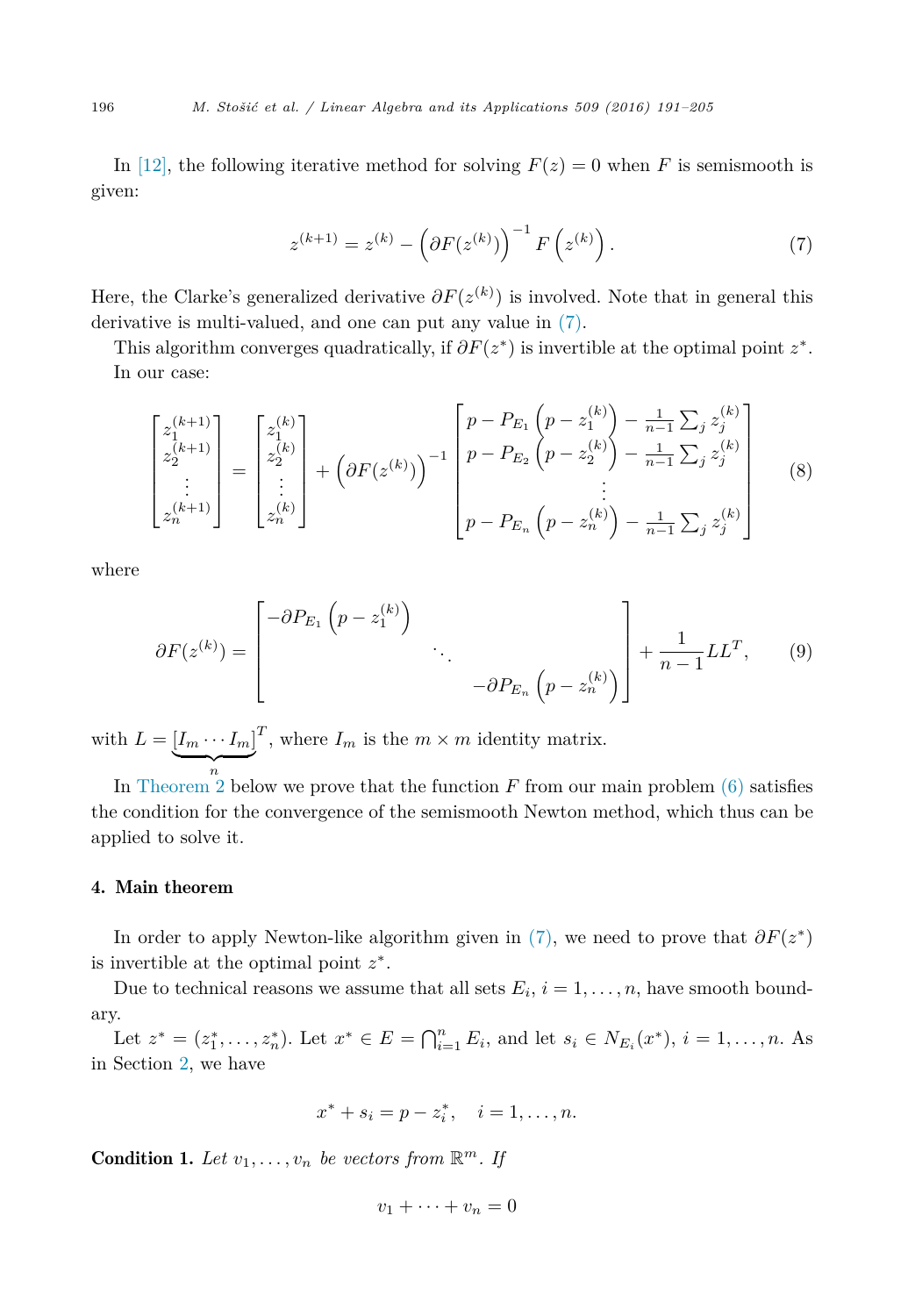<span id="page-6-0"></span>*and*

$$
v_i \in \text{span}\, N_{E_i}(x^*),
$$

*then*

$$
v_1=\cdots=v_n=0.
$$

We note that in the generic case, the [Condition](#page-5-0) 1 holds.

Theorem 2. *Let the [Condition](#page-5-0) 1 be valid. Then the matrix*

$$
\begin{bmatrix} -\partial P_{E_1}(x^* + s_1) \\ \cdot & \cdot \\ -\partial P_{E_n}(x^* + s_n) \end{bmatrix} + \frac{1}{n-1} \begin{bmatrix} I_m & I_m & \dots & I_m \\ I_m & I_m & \dots & I_m \\ \vdots & \vdots & \ddots & \vdots \\ I_m & I_m & \dots & I_m \end{bmatrix}
$$

*is invertible.*

Before giving the proof of Theorem 2, we shall give two auxiliary lemmas.

#### *4.1. Auxiliary lemmas*

**Lemma 1.** Let P denote a projection on a convex closed set  $C \subset \mathbb{R}^m$ , and let  $b \in \mathbb{R}^m$  be *an arbitrary point. Let*  $M = \partial P(b)$ *. Then* 

$$
x^T M x \ge ||Mx||^2, \quad \text{for all} \quad x \in \mathbb{R}^m. \tag{10}
$$

**Proof.** If  $b \in \text{int } C$ , then  $M = I_m$ , and thus (10) is trivially valid.

If  $b \notin C$ , then we have the following situation:

By the definition, we have

$$
Mx = \frac{d}{dt}(P(b+tx))\big|_{t=0} = \lim_{t \to 0} \frac{P(b+tx) - P(b)}{t}.
$$

Thus, since  $x = \lim_{t\to 0} \frac{(b+tx)-b}{t}$ , in order to prove the lemma, it is enough to prove the following:

$$
((b+tx)-b)^{T}(P(b+tx)-P(b)) \ge ||P(b+tx)-P(b)||^{2}.
$$
 (11)

Now, let *O* be the origin of  $\mathbb{R}^m$ . Let *A*, *B*, *C* and *D*, be points in  $\mathbb{R}^m$ , such that  $\overrightarrow{OC}$  =  $b+tx, \overrightarrow{OB} = b, \overrightarrow{OD} = P(b+tx), \text{ and } \overrightarrow{OA} = P(b).$  Let  $s = \overrightarrow{BC} = \overrightarrow{OC} - \overrightarrow{OB} = (b+tx)-b$ , and  $w = \overrightarrow{AD} = \overrightarrow{OD} - \overrightarrow{OA} = P(b + tx) - P(b).$ 

 $\overline{a}$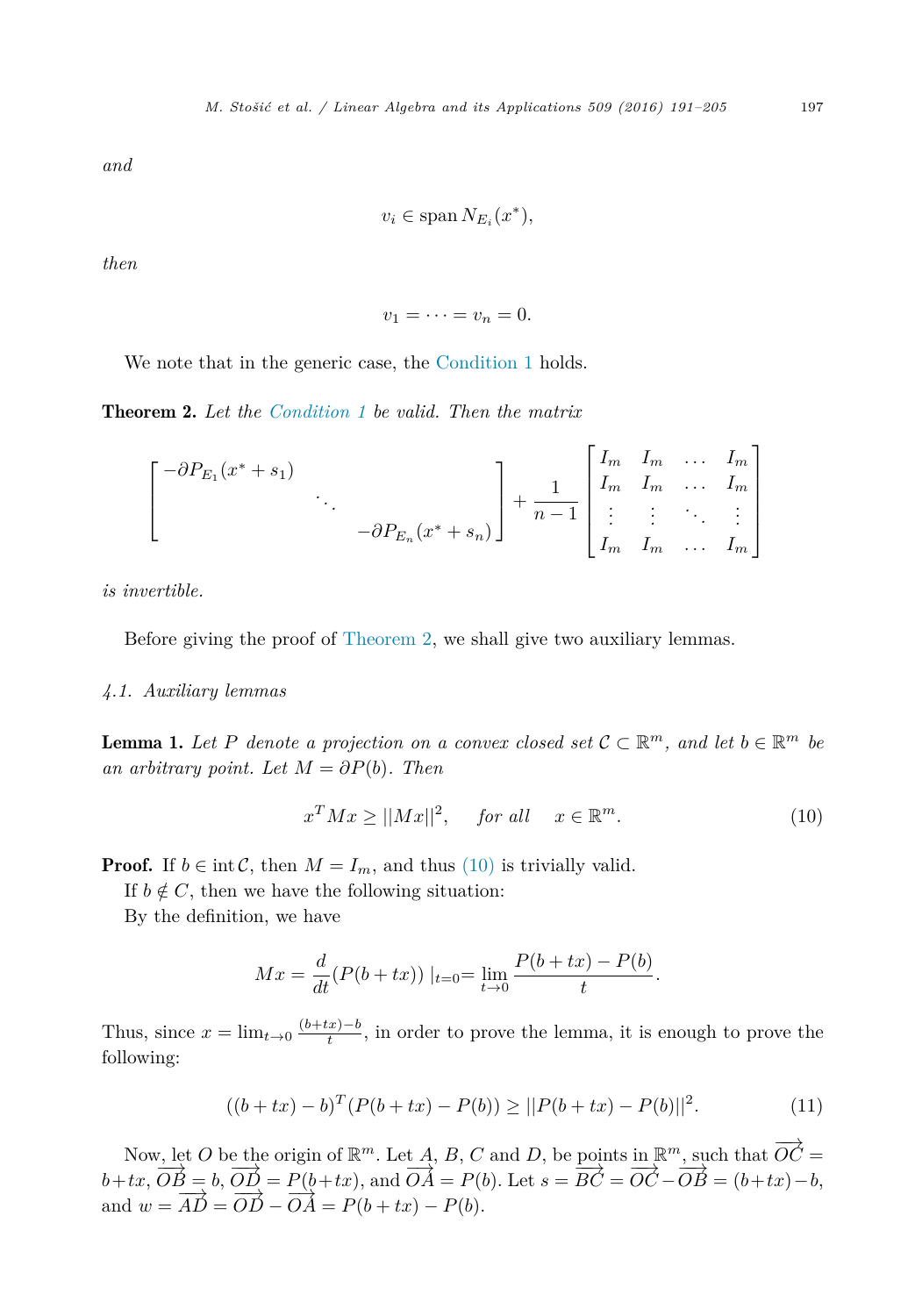Then,  $(11)$  is equivalent to:

$$
s^T w \ge ||w||^2. \tag{12}
$$

Finally,  $(12)$  is true since C is convex and so we have:

$$
\langle \overrightarrow{AB}, \overrightarrow{AD} \rangle \le 0 \Rightarrow \langle \overrightarrow{BA}, \overrightarrow{AD} \rangle \ge 0,
$$
  

$$
\langle \overrightarrow{DC}, \overrightarrow{DA} \rangle \le 0 \Rightarrow \langle \overrightarrow{DC}, \overrightarrow{AD} \rangle \ge 0.
$$

Therefore

$$
s^T w = \langle \overrightarrow{BA} + \overrightarrow{AD} + \overrightarrow{DC}, \overrightarrow{AD} \rangle \ge \langle \overrightarrow{AD}, \overrightarrow{AD} \rangle = ||w||^2,
$$

as wanted.

Finally, we are left with the case  $b \in \partial C$ . Then any matrix M from the set  $\partial P(b)$ is, by definition, a convex combination of matrices, that we have already shown above to satisfy [\(10\).](#page-6-0) Therefore,  $M = \sum_{i=1}^{k} c_i M_i$ , for some matrices  $M_i$  that satisfy [\(10\)](#page-6-0) and numbers  $c_i \geq 0$ ,  $i = 1, \ldots, k$ , with  $\sum_{i=1}^{k} c_i = 1$ . Then we have:

$$
x^T M x = \sum_{i=1}^k c_i x^T M_i x \ge \sum_{i=1}^k c_i ||M_i x||^2 \ge ||\sum_{i=1}^k c_i M_i x||^2 = ||Mx||^2,
$$

where the second inequality holds because the function  $f(x) = ||x||^2$  is convex.  $\Box$ 

**Lemma 2.** Let P be a projection on a convex closed set  $C \subset \mathbb{R}^m$  with a smooth boundary,  $and$   $let$   $b \in \mathbb{R}^m$  *be an arbitrary point.*  $Let$   $M = \partial P(b)$ *. Then* 

$$
Mx = 0 \Rightarrow x \in \text{span } N_{\mathcal{C}}(P(b)).
$$
\n(13)

**Proof.** If  $b \in \text{int } C$ , (13) trivially holds since  $M = I_m$  and  $N_c(P(b)) = \{0\}.$ 

The most important case is when  $b \notin \mathcal{C}$ . In that case, we choose coordinates in  $\mathbb{R}^m$ such that *P*(*b*) is at the origin, such that the tangent space  $T_c(P(b))$  is  $\mathbb{R}^{m-1} \times \{0\}$ , and such that *C* is in the upper half space. Then locally near the origin  $\partial C$  consists of the points of the form

$$
(y_1, y_2, \ldots, y_{m-1}, f(y_1, \ldots, y_{m-1})),
$$

for some  $f : \mathbb{R}^{m-1} \to \mathbb{R}$ . Also,  $N_c(P(b))$  is the negative  $y_m$ -axis, and b is mapped to a point  $(0, \ldots, 0, -d)$ , for some  $d \geq 0$ .

Now, let  $x = (x_1, \ldots, x_m) \in \mathbb{R}^m$  be arbitrary. Since  $M = \partial P(b)$ , we have

$$
Mx = \partial P(b)x = \frac{d}{dt}P(b+tx) \mid_{t=0} = \frac{d}{dt}(P(tx_1, \dots, tx_{m-1}, -d + tx_m)) \mid_{t=0}.
$$

Now,  $P(tx_1, \ldots, tx_{m-1}, -d+tx_m) = (y_1(t), y_2(t), \ldots, y_{m-1}(t), f(y_1(t), \ldots, y_{m-1}(t)))$  is a curve on  $\partial C$  that tends to  $P(b) = 0$  as  $t \to 0$ . Thus,

<span id="page-7-0"></span>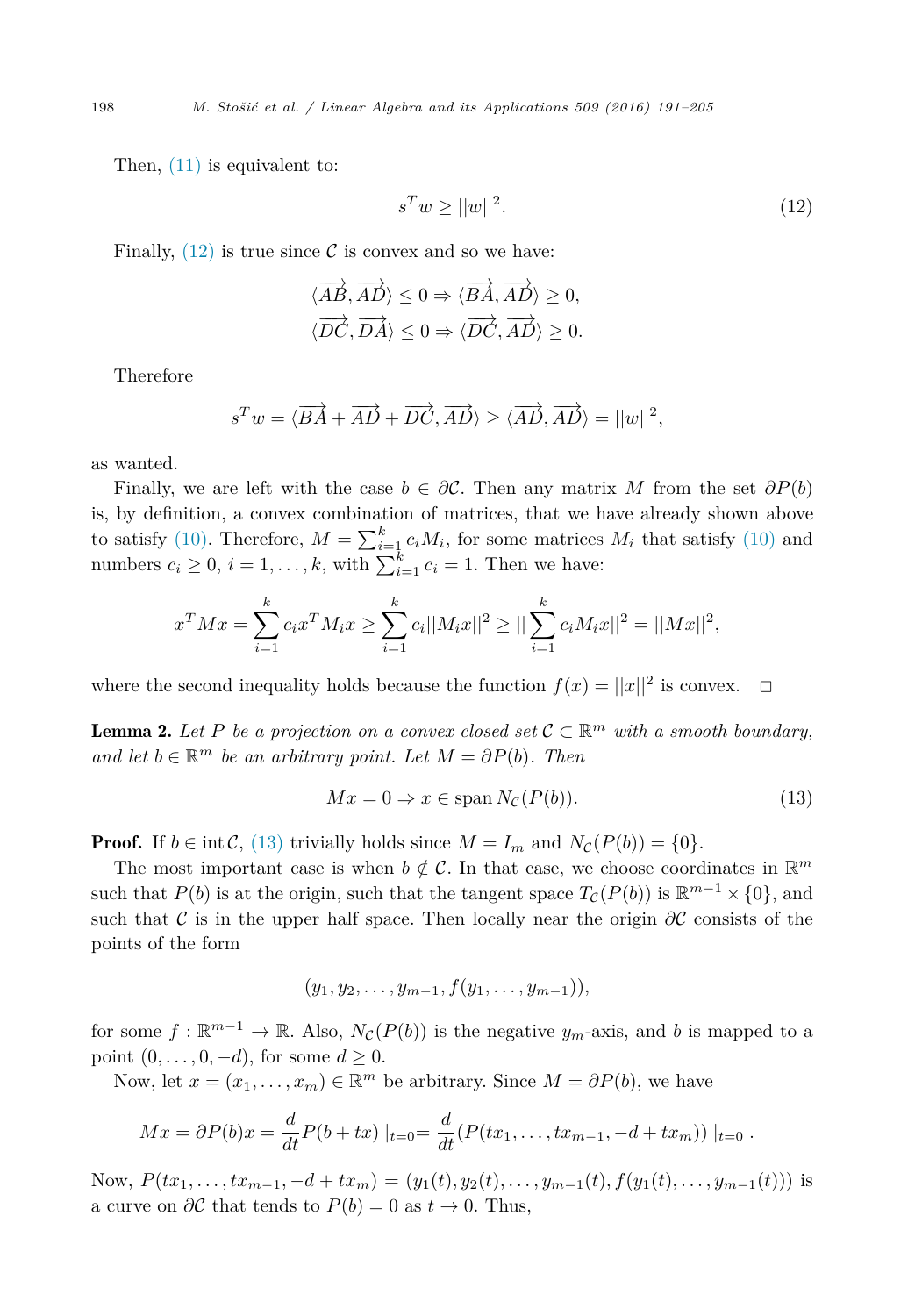$$
Mx = (\dot{y}_1(0), \ldots, \dot{y}_{m-1}(0), 0).
$$

Also, if we denote by  $A_t = (tx_1, \ldots, tx_{m-1}, -d + tx_m)$ , we have that  $A_t - P(A_t)$ is orthogonal to the tangent space  $T_cP(A_t)$ , i.e. to all  $m-1$  vectors  $(0,\ldots,1,\ldots,0)$ ,  $f_i(y_1(t),..., y_{m-1}(t))$ ,  $i = 1,..., m-1$ , where 1 is on the *i*th position, and  $f_i = \frac{\partial f}{\partial y_i}$ . Thus, for all  $i = 1, \ldots, m - 1$ , we have that

$$
y_i(t) - x_i t + f_i(y_1(t),..., y_{m-1}(t))(f(y_1(t),..., y_{m-1}(t)) + d - x_m t) = 0.
$$

By taking derivative  $\frac{d}{dt}$ , and setting  $t = 0$ , and by using  $f(0) = f_i(0) = 0$  (since the tangent space of C at the origin is  $\mathbb{R}^{m-1} \times \{0\}$ , we have:

$$
\dot{y}_i(0) - x_i + d \sum_{j=1}^{m-1} f_{ij}(0)\dot{y}_j(0) = 0, \quad i = 1, ..., m-1.
$$

Here,  $\dot{y}_i = \frac{d}{dt}(y_i)$ , and  $f_{ij}(0) = \frac{\partial^2 f}{\partial y_i \partial y_j}(0)$ . In other words:

$$
(I_{m-1} + dH_f(0)) \begin{pmatrix} \dot{y}_1(0) \\ \dot{y}_2(0) \\ \vdots \\ \dot{y}_{m-1}(0) \end{pmatrix} = \begin{pmatrix} x_1 \\ x_2 \\ \vdots \\ x_{m-1} \end{pmatrix}, \tag{14}
$$

where  $H_f(0) = \left[\frac{\partial^2 f}{\partial y_i \partial y_j}(0)\right]_{i,j=1}^{m-1}$  is the Hessian of *f* at the origin.

Now, since C is convex, by assumption  $f \geq 0$ , and since  $f(0) = f_i(0) = 0$ , we have that the Hessian  $H_f(0)$  is positive semi-definite. Since  $d \geq 0$ , we have that the matrix  $I_{m-1} + dH_f(0)$  is invertible, and so

$$
\begin{pmatrix} \dot{y}_1(0) \\ \dot{y}_2(0) \\ \vdots \\ \dot{y}_{m-1}(0) \end{pmatrix} = (I_{m-1} + dH_f(0))^{-1} \begin{pmatrix} x_1 \\ x_2 \\ \vdots \\ x_{m-1} \end{pmatrix}.
$$

Going back to the definition we have

$$
Mx = \frac{d}{dt}(y_1(t), y_2(t), \dots, y_{m-1}(t), f(y_1(t), \dots, y_{m-1}(t)))|_{t=0} =
$$
  
=  $(\dot{y}_1(0), \dot{y}_2(0), \dots, \dot{y}_{m-1}(0), 0) = \begin{bmatrix} (I_{m-1} + dH_f(0))^{-1} & 0 \\ 0 & 0 \end{bmatrix} \begin{bmatrix} x_1 \\ x_2 \\ \vdots \\ x_{m-1} \\ \frac{x_m}{x_m} \end{bmatrix}.$ 

So, we have  $Mx = 0 \Leftrightarrow x_1 = \cdots = x_{m-1} = 0 \Leftrightarrow x \in \text{span } N_{\mathcal{C}}(0)$ , as wanted.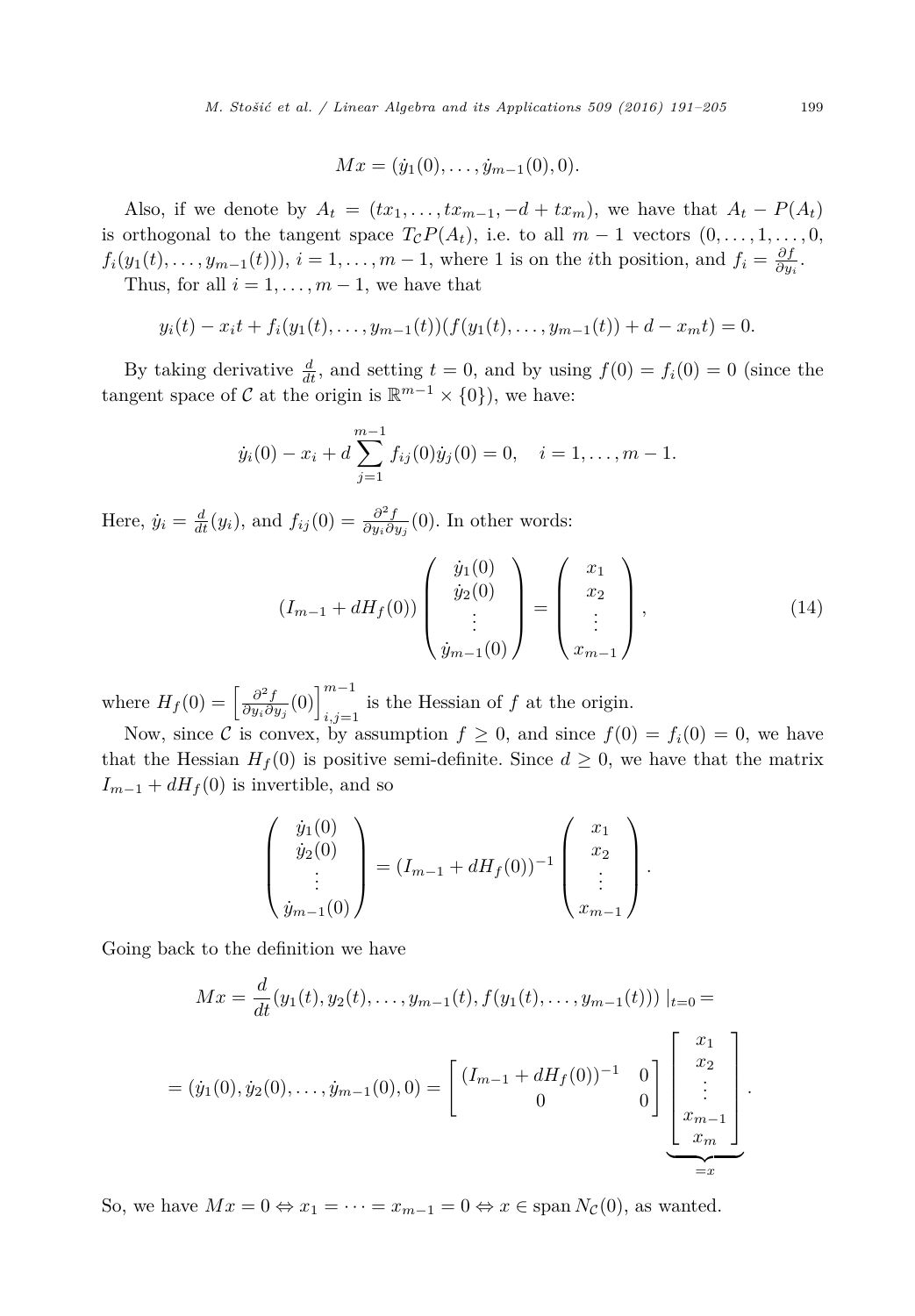<span id="page-9-0"></span>Finally, let  $b \in \partial C$ . Then any matrix  $M \in \partial P(b)$  is a convex combination of the identity matrix  $I_m$  and the matrix  $\begin{bmatrix} I_{m-1} & 0 \\ 0 & 0 \end{bmatrix}$  (since  $d = 0$  in this case). Therefore, in the same coordinates as above, any such matrix can be written in the following form for some  $0 \leq c \leq 1$ :

$$
Mx = \left(cI_m + (1-c)\begin{bmatrix}I_{m-1} & 0\\ 0 & 0\end{bmatrix}\right)x = \begin{bmatrix}I_{m-1} & 0\\ 0 & c\end{bmatrix}x,
$$

and so again  $Mx = 0 \Rightarrow x \in \text{span } N_c(0)$ .  $\Box$ 

Now, we can give a proof of [Theorem 2:](#page-6-0)

**Proof of [Theorem 2.](#page-6-0)** Let  $M_i = \partial P_{E_i}(x^* + s_i), i = 1, \ldots, n$ . Note that  $x^* \in \text{int } E_i \Rightarrow$  $M_i = I_m$ .

Denote by *M* the matrix in [Theorem 2,](#page-6-0) i.e.

$$
M = \begin{bmatrix} -M_1 & & & \\ & \ddots & & \\ & & -M_n \end{bmatrix} + \frac{1}{n-1} \begin{bmatrix} I_m & I_m & \dots & I_m \\ I_m & I_m & \dots & I_m \\ \vdots & \vdots & \ddots & \vdots \\ I_m & I_m & \dots & I_m \end{bmatrix}.
$$

It is well known, that the matrix *M* is invertible if and only if the following is true: If  $v_1, \ldots, v_n \in \mathbb{R}^m$ , are such that

$$
M\begin{bmatrix}v_1\\v_2\\ \vdots\\v_n\end{bmatrix} = 0,\t(15)
$$

then

$$
v_i = 0, \text{ for all } i = 1, \dots, n. \tag{16}
$$

Thus, we are left with proving that (15) implies (16). Equation  $(15)$  is equivalent to

$$
M_i v_i = \frac{1}{n-1}(v_1 + \dots + v_n), \quad i = 1, \dots, n,
$$

i.e. there exists  $w \in \mathbb{R}^m$ , such that

$$
v_1 + \dots + v_n = (n-1)w \tag{17}
$$

$$
M_i v_i = w, \quad i = 1, \dots, n. \tag{18}
$$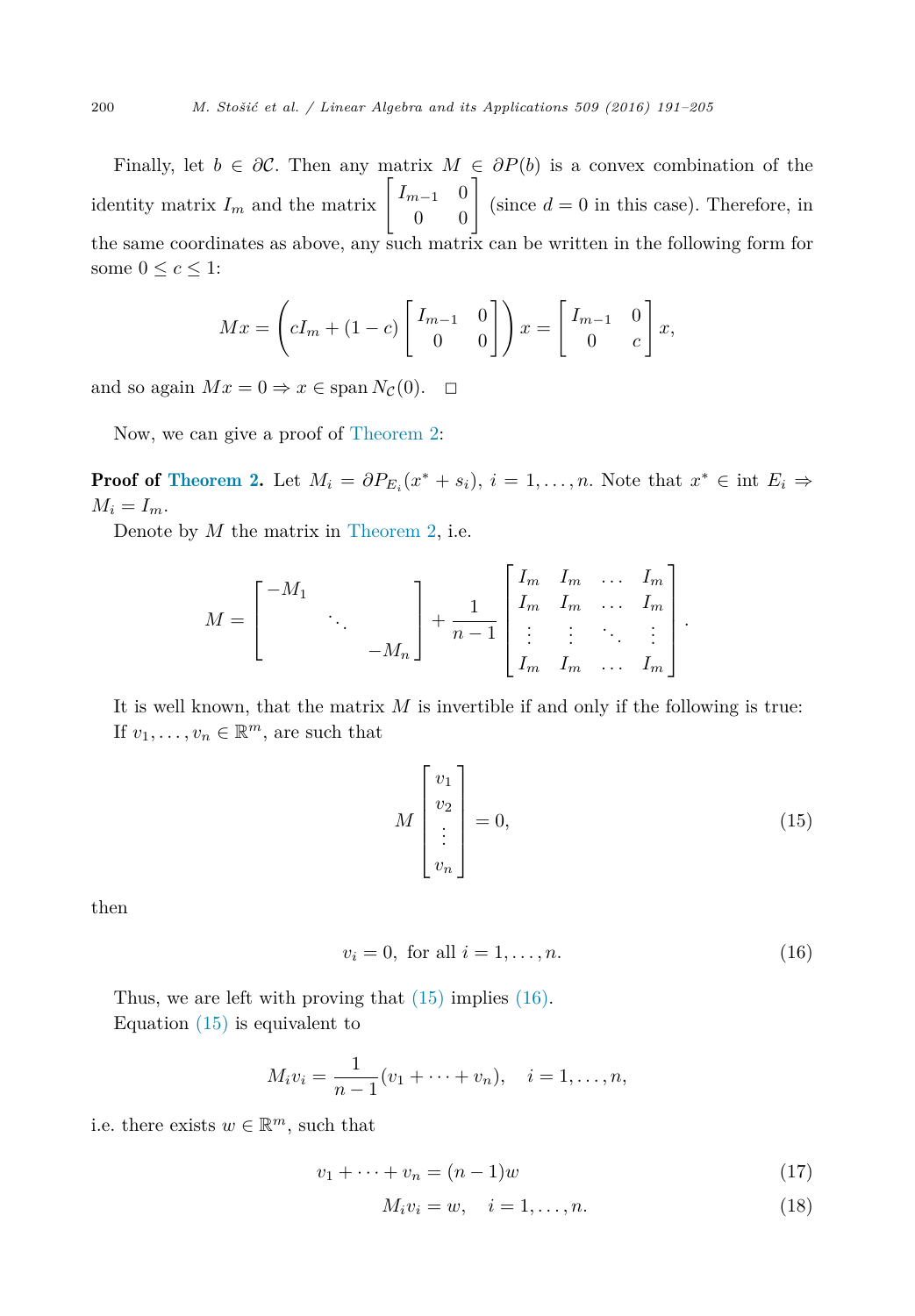Relation [\(17\)](#page-9-0) can be written as:

$$
(v_1 - M_1v_1) + (v_2 - M_2v_2) + \dots + (v_n - M_nv_n) = -w.
$$
 (19)

After taking scalar product with  $w = M_i v_i$  in (19), we obtain

$$
-||w||^2 = -w^T w = w^T \sum_{i=1}^n (v_i - M_i v_i) = \sum_{i=1}^n (M_i v_i)^T (v_i - M_i v_i).
$$

Since  $v_i^T M_i v_i \geq ||M_i v_i||^2$  is equivalent to  $(v_i - M_i v_i)^T M_i v_i \geq 0$ , we have that [Lemma 1](#page-6-0) gives:

$$
(M_i v_i)^T (v_i - M_i v_i) \geq 0, \quad i = 1, \dots, n.
$$

Thus, we have

$$
-||w||^2 = \sum_{i=1}^n (M_i v_i)^T (v_i - M_i v_i) \ge 0,
$$

i.e.

 $w = 0$ .

Finally, the last with [\(17\)](#page-9-0) and [\(18\)](#page-9-0) gives

(\*) 
$$
\begin{cases} v_1 + \cdots + v_n = 0 \\ M_i v_i = 0, \quad i = 1, \dots, n. \end{cases}
$$

Now, by [Lemma 2,](#page-7-0) we have that  $M_i v_i = 0$  if and only if  $v_i \in \text{span } N_{E_i}(x^*)$ .

Finally, the [Condition](#page-5-0) 1 from our theorem implies that (∗) is satisfied only for zero vectors, i.e.  $v_i = \cdots = v_n = 0$ , as wanted.  $\Box$ 

Let  $F$  be as in  $(6)$ . Then [Theorem 2](#page-6-0) gives our main result:

**Theorem 3.**  $\partial F(z^*)$  *is invertible at the optimal point*  $z^*$ .  $\Box$ 

**Example 2.** For  $i = 1, ..., n$ , let  $E_i = \{x \in \mathbb{R}^m | a_i^T x \le b_i\}$ , with  $a_i \in \mathbb{R}^m$ ,  $|a_i| = 1, b_i \in \mathbb{R}$ , be half-spaces in  $\mathbb{R}^m$ . Then  $E = \bigcap_{i=1}^n E_i$  is a polyhedron.

The projection of a point  $z \in \mathbb{R}^m$  on  $E_i$  is given by:

$$
P_{E_i}(z) = \begin{cases} (I_m - a_i a_i^T) z + b_i a_i, & z \notin E_i \\ z, & z \in E_i. \end{cases}
$$
 (20)

Hence, the Clarke's generalized Jacobian of  $p_{E_i}$  is given by: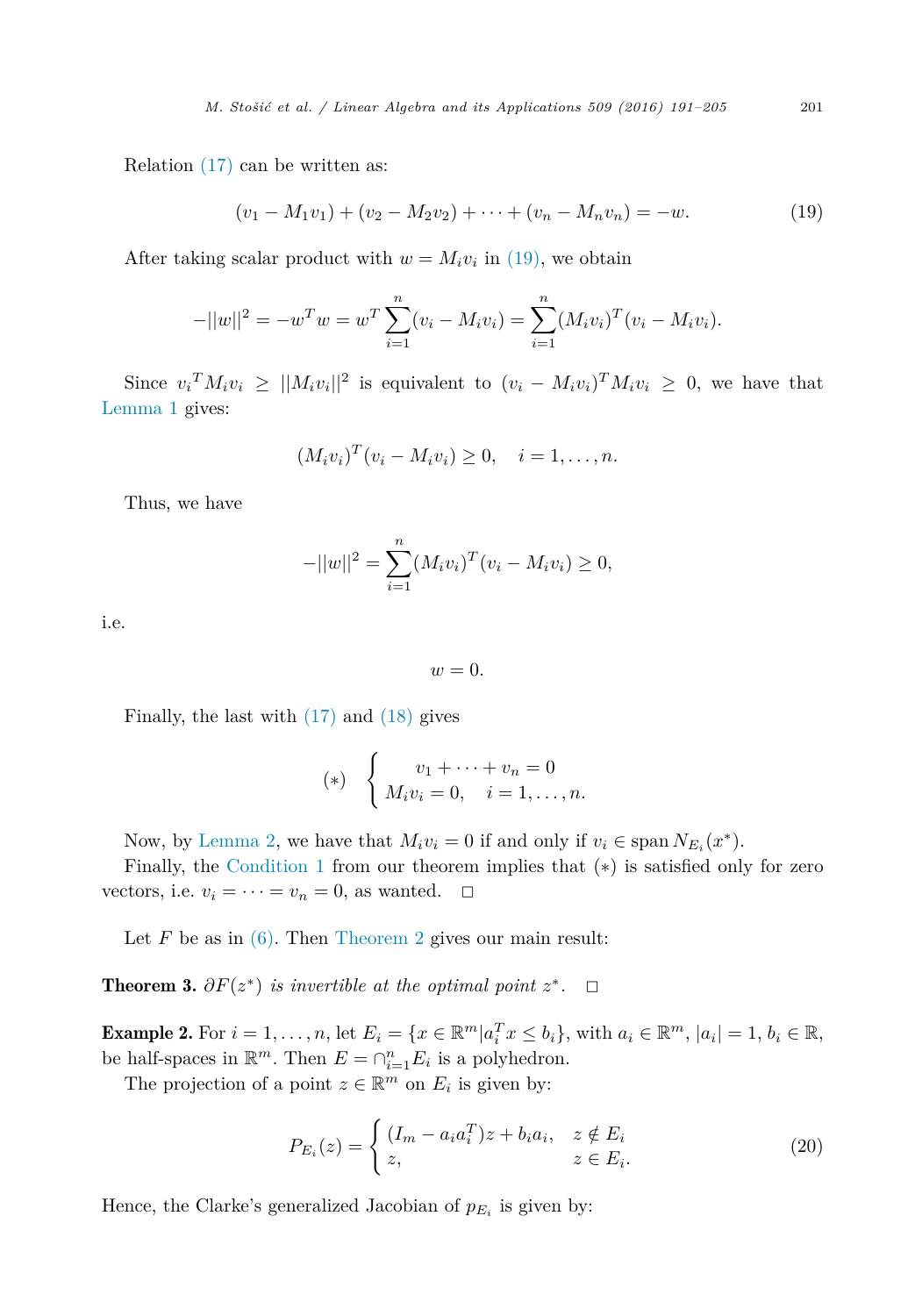$$
\partial P_{E_i}(z) = \begin{cases} I_m - a_i a_i^T, & z \notin E_i \\ I_m, & z \in \text{int } E_i \\ \{I_m - k a_i a_i^T \mid k \in [0, 1]\}, & z \in \partial E_i. \end{cases}
$$
(21)

In particular, it is straightforward to see that  $\partial P_{E_i}(z)$ , for  $z \notin E_i$ , satisfies [Lemmas 1](#page-6-0) [and](#page-6-0) 2.

## 5. Fast computation of  $(\partial F(z^{(k)}))^{-1}$

In the previous section we have proved that the  $\partial F(z^*)$  is invertible at the optimal point  $z^*$ , and that therefore we can use the semi-smooth Newton algorithm for computation of the projection point. The computation is now done in parallel and the number of iterations is drastically reduced comparing to existing algorithms. However, there is a time-consuming operation involved in this algorithm – the computation of the inverse of the matrix *∂F*(*z*(*k*) ) in [\(8\).](#page-5-0) This is a matrix of the size *mn* × *mn*, and for large *m* and *n* it can be slow to compute its inverse. However, by exploring the special form of this matrix we can make the computations much faster by performing only inverses of  $m \times m$  matrices.

As it can be seen from the form of the matrix  $(9)$ , it is a sum of a block-diagonal matrix and a low-rank matrix. In the block-diagonal matrix there are *n* diagonal blocks of size  $m \times m$ , but they are not all invertible.

To resolve this we do the following: for every  $i = 1, \ldots, n$ , denote by  $M_i$ , the *i*-th block, i.e.

$$
M_i = -\partial P_{E_i}(p - z_i^{(k)}), \quad \text{for} \quad i = 1, \dots, n.
$$

Now, we shall define certain auxiliary numbers  $c_i$  and vectors  $w_i$ , such that the matrices  $\overline{M}_i$ , given by  $\overline{M}_i = M_i - c_i w_i w_i^T$  are invertible.

If  $p - z_i^{(k)} \in E_i$  then we have that  $M_i = -I_{m_i}$ . In this case we also set the auxiliary number and vector  $c_i := 0$  and  $w_i := 0$ , and so  $\overline{M}_i = -I_m$ .

But if  $p - z_i^{(k)} \notin E_i$ , then as we have shown in [Lemma 2,](#page-7-0) the matrix  $M_i$  is not invertible, but rather rank  $M_i = m - 1$ . However, as shown in the proof of [Lemma 2,](#page-7-0) the matrix  $M_i$  acts in the hyperspace orthogonal to the line going from  $p - z_i^{(k)}$  to its projection on  $E_i$ . Therefore, if we define the matrix

$$
\overline{M}_i = M_i - c_i w_i w_i^T,\tag{22}
$$

where

$$
w_i = \frac{p - z_i^{(k)} - P_{E_i}(p - z_i^{(k)})}{||p - z_i^{(k)} - P_{E_i}(p - z_i^{(k)})||} \in \mathbb{R}^{m \times 1}.
$$

Then  $\overline{M}_i$  is invertible for any  $c_i > 0$ .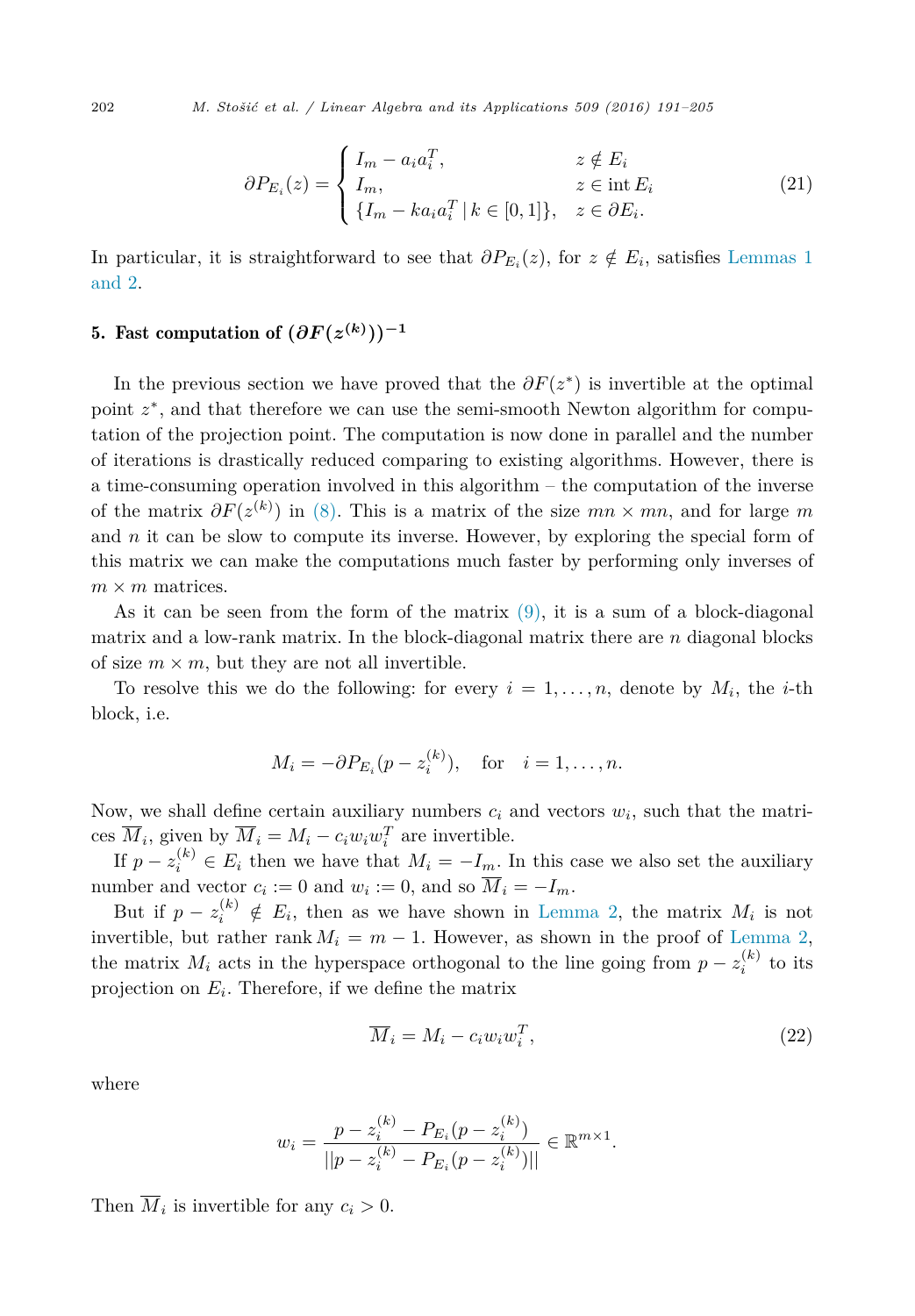Now, for any  $i = 1, \ldots, n$ , let  $\bar{w}_i \in \mathbb{R}^{mn \times 1}$  be given by

$$
\bar{w}_i = \left[\underbrace{0_m^T \ 0_m^T \ \dots \ 0_m^T}_{i-1} \ w_i^T \ 0_{(n-i)m}^T\right]^T,
$$

where  $0_m \in \mathbb{R}^{m \times 1}$  is the column vector of length *m* consisting only of zeros. Then, the matrix  $\partial F(z^{(k)})$  can be written as

$$
\partial F(z^{(k)}) = \begin{bmatrix} \overline{M}_1 & & \\ & \ddots & \\ & & \overline{M}_n \end{bmatrix} + \frac{1}{n-1} L L^T + \sum_{i=1}^n c_i \bar{w}_i \bar{w}_i^T.
$$
 (23)

Denote by

$$
D := \operatorname{diag}(\overline{M}_1, \ldots, \overline{M}_n).
$$

Since all  $\overline{M}_i$ ,  $i = 1, \ldots, n$ , are  $m \times m$  invertible matrices, so is *D*, and  $D^{-1} =$  $diag(\overline{M}_1^{-1}, \ldots, \overline{M}_n^{-1}).$ 

As we can see from (23), the matrix  $\partial F(z^{(k)})$  is obtained by perturbing *D* by two low-rank matrices,  $\frac{1}{n-1}LL^T$  and  $\sum_{i=1}^n c_i \bar{w}_i \bar{w}_i^T$ .

Denote by

$$
W := \text{diag}(\overline{M}_1, \dots, \overline{M}_n) + \frac{1}{n-1}LL^T.
$$

The matrix *LL<sup>T</sup>* is of rank *m*, and we can compute the inverse of the matrix *W* by using the Woodbury matrix identity:

Theorem 4 *((Sherman–Morrison–)Woodbury matrix identity). Suppose A is an invertible square*  $n \times n$  *matrix* and *U is*  $n \times k$ , *C is*  $k \times k$  *and V is*  $k \times n$  *matrix. Then* 

$$
(A + UCV)^{-1} = A^{-1} - A^{-1}U(C^{-1} + VA^{-1}U)^{-1}VA^{-1}.\qquad \Box \tag{24}
$$

In our case, we set  $A = D$ ,  $C = I_m$ ,  $U = \frac{1}{\sqrt{n-1}}L$  and  $V = U^T$ . Since *D* and  $D + \frac{1}{n-1}LL^T$  are invertible (note that  $D + \frac{1}{n-1}LL^T$  is invertible for a generic  $c_i$ ), by (24) we have

$$
\left(D + \frac{1}{n-1}LL^{T}\right)^{-1} = D^{-1} - \frac{1}{n-1}D^{-1}L\left(I_{m} + \frac{1}{n-1}L^{T}D^{-1}L\right)^{-1}L^{T}D^{-1}.
$$

Note that on the right-hand-side we have involved inverses only of matrices of sizes  $m \times m$ .

Finally, in order to get  $(\partial F(z^{(k)}))^{-1}$ , by (23) we are left with perturbing the matrix  $D + \frac{1}{n-1}LL^T$  by the matrix  $\sum_{i=1}^n c_i \bar{w}_i \bar{w}_i^T$  whose rank is at most *n*.

By using Woodbury's identity again, we obtain the wanted inverse. In this case we put  $A = D + \frac{1}{n-1}LL^T$ ,  $C = I_m$ ,  $U = \left[\sqrt{c_1} \bar{w}_1 \cdots \sqrt{c_n} \bar{w}_n\right]$ , and  $V = U^T$ .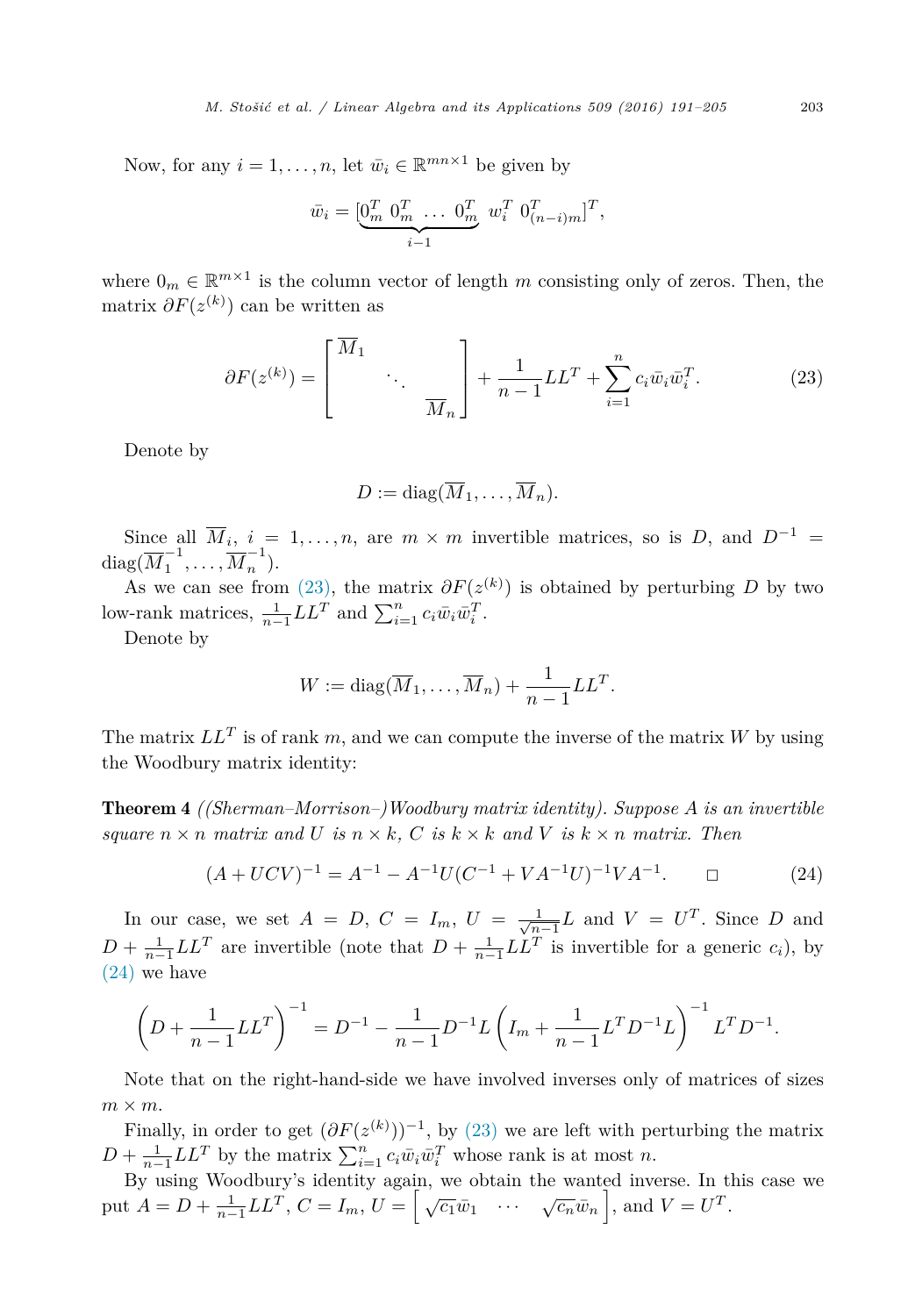

Fig. 1. Blue line represents the cyclical projections method, while red line represents the results of our semi-smooth Newton algorithm. (For interpretation of the references to color in this figure legend, the reader is referred to the web version of this article.)

This algorithm significantly improves the calculations of the inverse of the matrix  $\partial F(z^{(k)})$ , making our approach faster and even more appealing for applications, especially in sensor network.

## 6. Applications

The method we described for computing the projections is very useful in applications, and particularly in the cases of distributed computations. Our method uses parallel, simultaneous computations of projections on each of particular convex sets. We can describe the setting by having *n* nodes, with *i*-th one knowing the projection on the set  $E_i$ , for each  $i = 1, \ldots, n$ . Then, in each iteration, one additional, central node sends  $z_i^{(k)}$  to the *i*-th node. Then, all *n* nodes perform simultaneous computations: the *i*-th node computes  $p_{E_i}\left(p - z_i^{(k)}\right)$  and  $\partial p_{E_i}\left(p - z_i^{(k)}\right)$ , and sends the answer to the central node. Then central node computes the updates  $z_i^{(k+1)}$  according to the formulas from the Newton method, and sends them back to the nodes.

This parallel computation is particularly relevant in the case when communications between the nodes are costly. In addition the number of iterations is drastically reduced comparing to the standard methods.

Example 3. In the following example we computed the projecting of a point on the intersection of  $n = 15$  affine half-spaces in  $\mathbb{R}^8$ . In Fig. 1 we plot the distance to the optimum as a function of number of iterations. The slow, linear, dependence is obtained for the case of cyclical projections, where as one iteration is counted the whole sequential